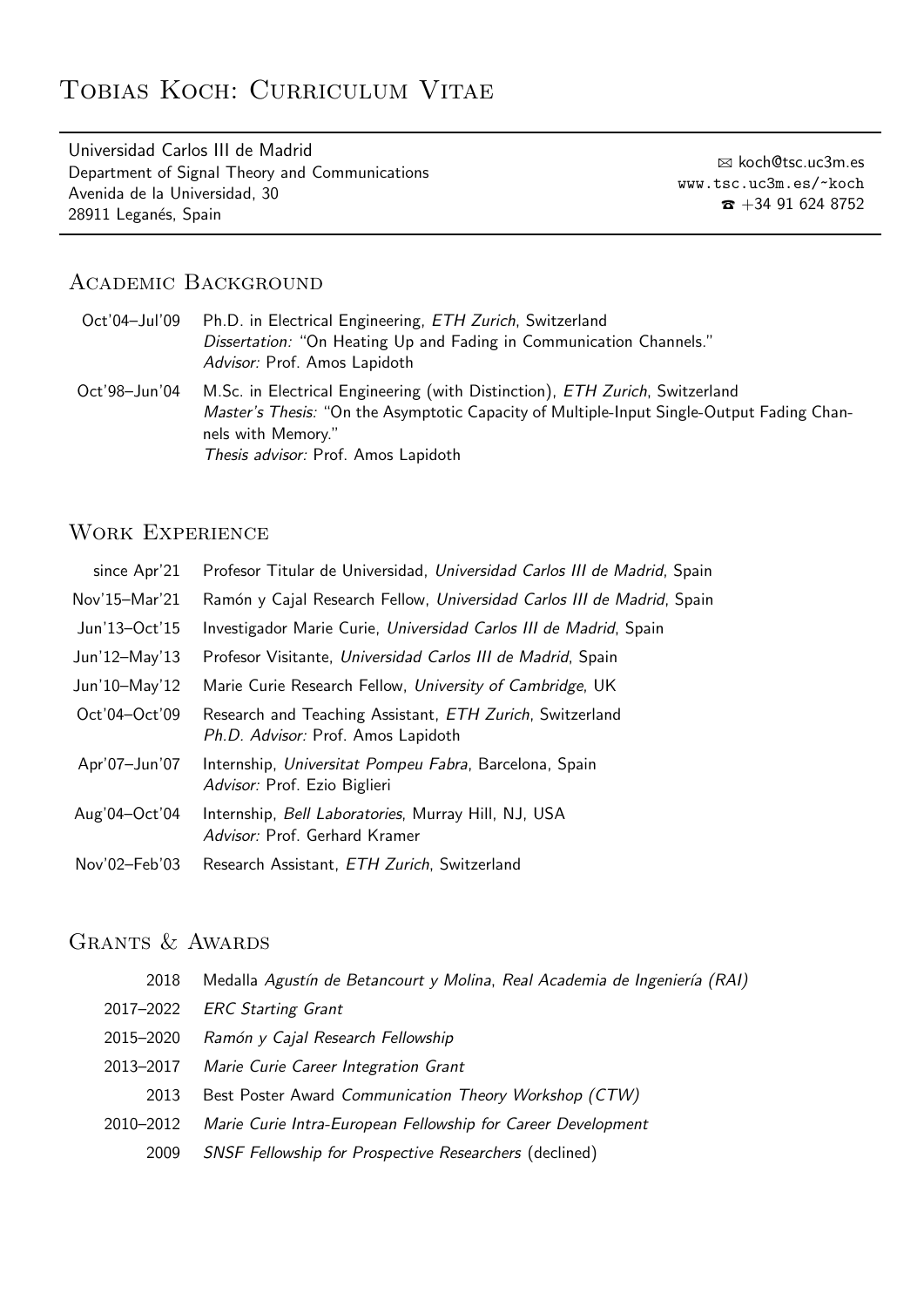## TEACHING EXPERIENCE

| since 2013 | Information Theory, Universidad Carlos III de Madrid, Spain<br>Graduate level.                                                                                 |
|------------|----------------------------------------------------------------------------------------------------------------------------------------------------------------|
| 2013-2015  | Communication Theory, Universidad Carlos III de Madrid, Spain<br>Undergraduate level.                                                                          |
| 2014–2015  | Advanced Communications, Universidad Carlos III de Madrid, Spain<br>Graduate level. Taught together with P. M. Olmos.                                          |
| 2012       | Linear Systems, Universidad Carlos III de Madrid, Spain<br>Undergraduate level. Taught together with F. Pérez-Cruz.                                            |
| 2011-2012  | Advanced Wireless Communications, University of Cambridge, UK<br>Undergraduate level. Taught together with A. Guillén i Fàbregas (2011) and J. Sayir (2012).   |
| 2007       | Topics in Multi-Terminal Information Theory, ETH Zurich, Switzerland<br>Graduate level. Taught together with A. Lapidoth, S. Tinguely, L. Wang, and M. Wigger. |
| 2004-2009  | Applied Digital Information Theory, ETH Zurich, Switzerland<br>Graduate level. Teaching assistant, taught by A. Lapidoth.                                      |
| 2005-2009  | Information Transfer, ETH Zurich, Switzerland<br>Undergraduate level. Teaching assistant, taught by A. Lapidoth.                                               |

## **SUPERVISION**

#### Ph.D. Students

- Nov'14–Jun'19 Alejandro Lancho, "Fundamental limits of short-packet wireless communications," Universidad Carlos III de Madrid, Spain. Role: Main advisor.
- Jan'14-Apr'19 Grace Silvana Villacrés Estrada, "Capacity limits of bursty interference channels," Universidad Carlos III de Madrid, Spain. Role: Main advisor.
- Oct'14–Jan'19 Yanfang Liu, "On generalized LDPC codes for ultra reliable communication," Universidad Carlos III de Madrid, Spain. Role: Co-advisor (together with P. M. Olmos).
- Jun'10–Feb'12 Taufiq Asyhari, "Nearest neighbour decoding for fading channels," University of Cambridge, UK. Role: Co-advisor (together with A. Guillén i Fàbregas).

#### Master's Theses

- Sep'06–Mar'07 Georg Böcherer, "The discrete noiseless channel," ETH Zurich, Switzerland.
- Oct'05–Apr'06 Ligong Wang, "On fading channels at low SNR," ETH Zurich, Switzerland.

#### Undergraduate Projects & Internships

- Sep'11–Dec'11 David Sutter, "On the cut-off rate of the Gaussian channel with one-bit output quantization," University of Cambridge, UK.
- Nov'05–Jan'05 Oliver Nagy, "Numerical techniques for computing mutual information rates of channels with memory," ETH Zurich, Switzerland.
- Apr'05–Jul'05 Wenjie Xu, "Firm lower bounds on the capacity of non-coherent fading channels," ETH Zurich, Switzerland.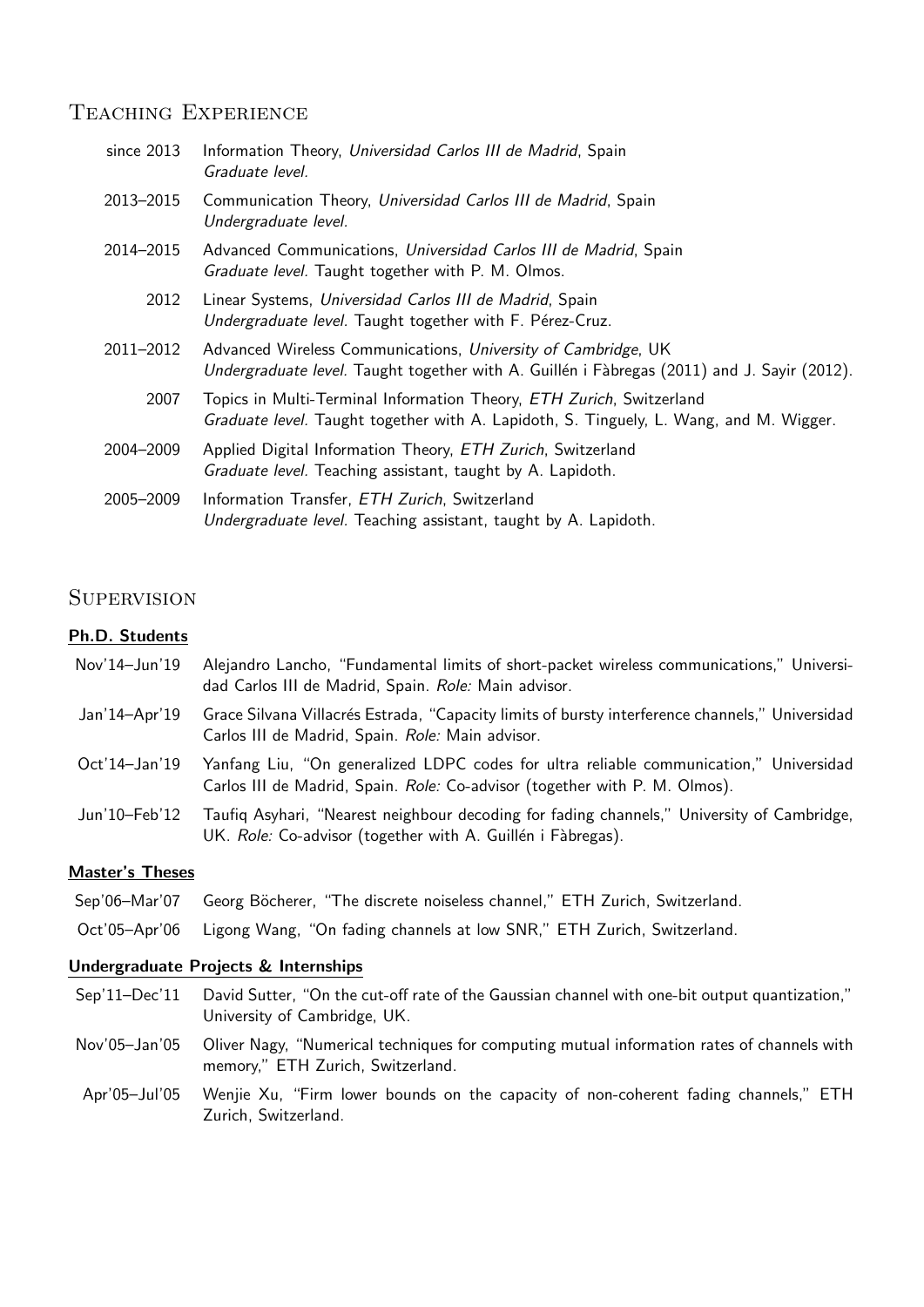# RESEARCH FUNDING & PROJECT PARTICIPATION

## Principal Investigator in Research Projects

| Mar'17-Feb'22  | ERC Starting Grant, European Research Council<br>Title: "Information Theory for Low-Latency Wireless Communications"                                                                                                       |
|----------------|----------------------------------------------------------------------------------------------------------------------------------------------------------------------------------------------------------------------------|
| Jan'14-Dec'16  | Proyecto $I+D+i$ «Retos Investigación», Spanish Ministry of Economy & Competitiveness<br>Title: "Overhead-Throughput-Optimal Signaling Schemes<br>for Next-Generation Wireless Networks"                                   |
| Jun'13-Jun'17  | Marie Curie Career Integration Grant, European Commission<br>Title: "Towards an Efficient Mobile Internet"                                                                                                                 |
| Jun'10-Jun'12  | Marie Curie Intra-European Research Fellowship, European Commission<br>Title: "Reliable Communication in Integrated Circuits"                                                                                              |
|                | Project Member/Co-Investigator in Research Projects                                                                                                                                                                        |
| Jan'17-Dec.'19 | Proyecto I+D+i «Retos Investigación», Spanish Ministry of Economy & Competitiveness<br>Title: "Decodificación Iterativa en Longitud Finita: Limites Fundamentales, Construcciones<br>Prácticas e Inferencia"               |
|                | Principal investigators: P. M. Olmos and G. Vazquez-Vilar, both UC3M                                                                                                                                                       |
| Oct'14-Sep'16  | CAM I+D en Tecnologías, Comunidad de Madrid<br>Title: "CASI-CAM-CM: Conceptos y Aplicaciones de los Sistemas Inteligentes"<br>Principal investigator: A. Figueiras Vidal, UC3M                                             |
| Jan'13-Jan'16  | Junior Researcher Grant, Swedish Research Council<br>Title: "Fundamental Limits of User Cooperation in Wireless Networks"<br>Principal investigator: G. Durisi, Chalmers                                                   |
| Jan'13-Dec'16  | Plan Nacional de I+D+i, Spanish Ministry of Economy & Competitiveness<br>Title: "Avances en Aprendizaje Estadístico, Comunicaciones y Teoría de la Información"<br>Principal investigator: F. Perez Cruz, UC3M             |
| Jan'11-Dec'15  | ERC Starting Grant, European Research Council<br>Title: "Finite-Length Information Theory"<br>Principal investigator: A. Guillén i Fàbregas, UPF/Cambridge                                                                 |
| Jun'12-Jan'13  | Plan Nacional de I+D+i, Spanish Ministry of Science & Innovation<br>Title: "Distributed Learning in Communication and Information Processing"<br>Principal investigator: A. Artés Rodríguez, UC3M                          |
| Jun'10-Dec'11  | Isaac Newton Trust, Isaac Newton Trust<br>Title: "Information Role Models in Cooperative Wireless Communications"<br>Principal investigator: A. Guillén i Fàbregas, UPF/Cambridge                                          |
| Jun'10-Jan'11  | FP7 Network of Excellence in Wireless Communications, European Commission<br>Title: "Network of Excellence in Wireless Communications (NEWCOM++)"<br>Scientific director: S. Benedetto, Politecnico di Torino              |
| Jun'12-Dec'13  | CONSOLIDER-INGENIO, Spanish Ministry of Science & Innovation<br>Title: "Foundations and Methodologies for Future Communications and Sensor Networks"<br>Coordinator: J. R. Fonollosa, Universitat Polytècnica de Catalunya |
|                |                                                                                                                                                                                                                            |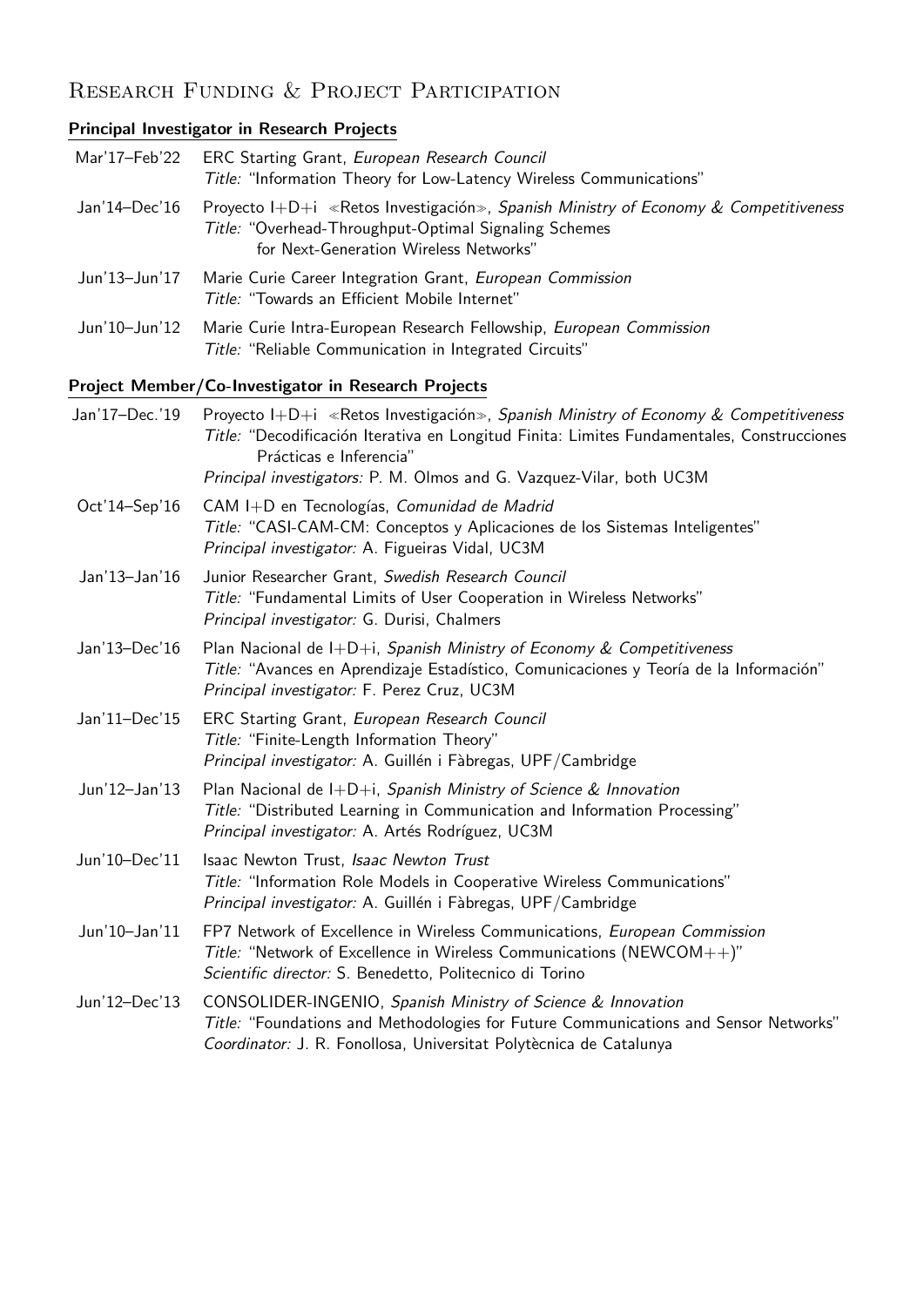## CONFERENCE ORGANIZATION

### Co-Chair in Conferences & Workshops

|  |  |  |  | 2017 European School of Information Theory (ESIT) |  |  |  |
|--|--|--|--|---------------------------------------------------|--|--|--|
|--|--|--|--|---------------------------------------------------|--|--|--|

2014 Joint IEEE-EURASIP Spain Seminar on Signal Processing, Communication and Information **Theory** 

#### **Others**

| 2018 | International Zurich Seminar on Communications (IZS) |
|------|------------------------------------------------------|
|      | <i>Role:</i> Special Session Organizer               |

- 2016 IEEE International Symposium on Information Theory (ISIT) Role: Publications Chair
- 2014 11th International Symposium on Wireless Communication Systems (ISWCS) Role: Special Session Organizer

## Technical Program Committees

- 2017–2021 IEEE International Symposium on Information Theory (ISIT)
- 2014–2020 International Zurich Seminar on Communications (IZS)
- 2018/2019 International Conference on Telecommunications (ICT)
	- 2012 23rd IEEE International Symposium on Personal Indoor and Mobile Radio Communications (PIMRC)
	- 2014 11th International Symposium on Wireless Communication Systems (ISWCS)

## EDITORIAL COMMITTEES

- 2020–2023 Associate Editor for Communications, IEEE Transactions on Information Theory
- 2019–2020 Guest Editor, Special Issue "Information Theory for Communication Systems," Entropy

## REVIEWING ACTIVITIES

#### Journals & Books

- **Entropy**
- ➟ Foundations and Trends in Communications and Information Theory
- ➟ IEEE Access
- ➟ IEEE Transactions on Information Theory
- **IEEE Transactions on Communications** (2018 Exemplary Reviewer)
- ➟ IEEE Transactions on Wireless Communications
- ➟ IEEE Transactions on Signal Processing
- ➟ Transactions on Emerging Telecommunications Technologies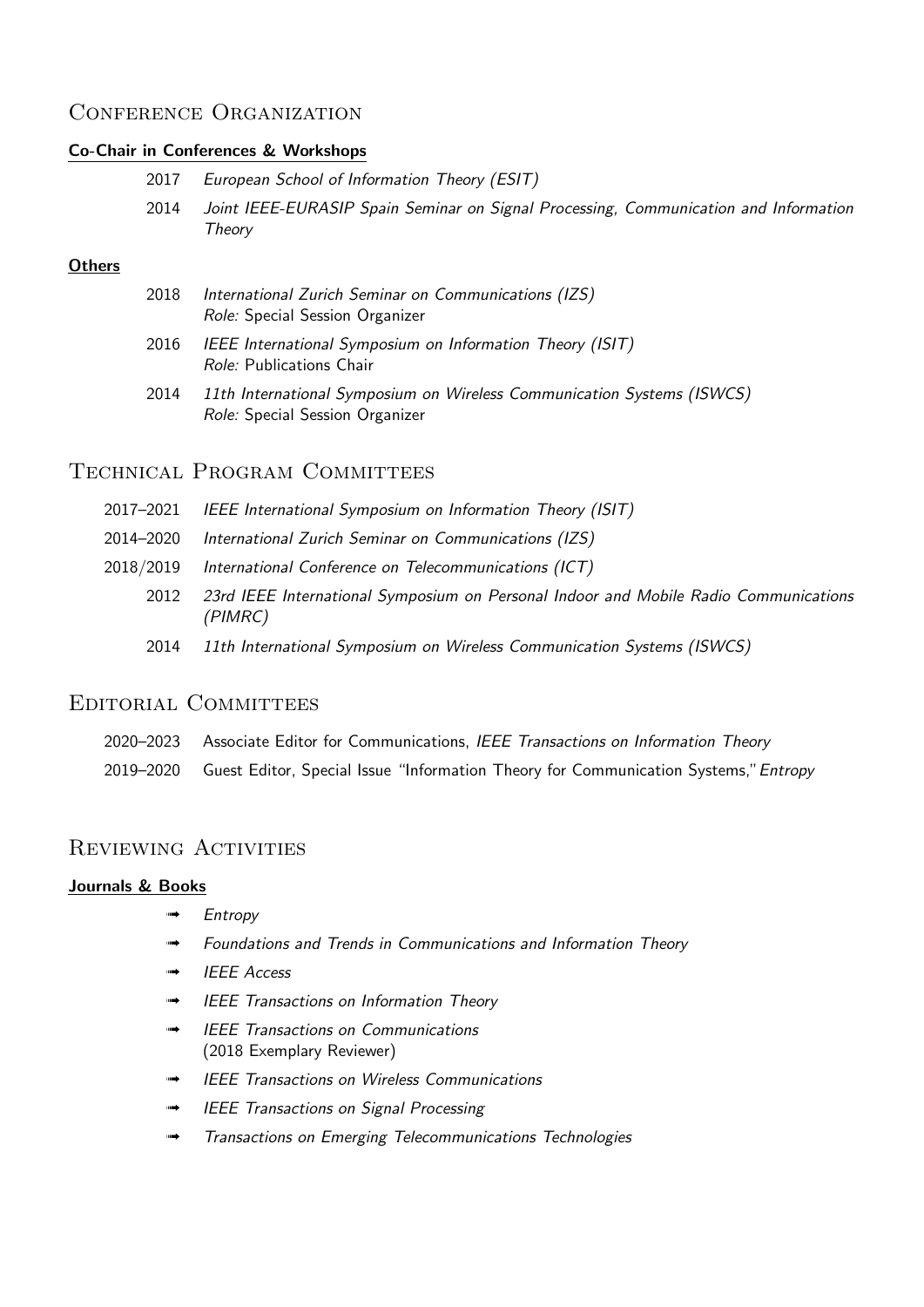#### **Conferences**

- ➟ IEEE Information Theory Workshop (ITW)
- ➟ IEEE International Conference on Communications (ICC)
- IEEE International Symposium on Information Theory (ISIT)
- IEEE International Workshop on Signal Processing Advances in Wireless Communications (SPAWC)
- International Symposium on Information Theory and its Applications (ISITA)
- International Symposium on Wireless Communication Systems (ISWCS)
- International Zurich Seminar on Communications (IZS)

#### Evaluation of Research Projects

| 2018, 2020, The Israel Science Foundation, Israel |
|---------------------------------------------------|
| 2021 Program: Individual Research Grants          |
| 2018 Agoncia Estatal de Investigación (AEI) Spai  |

- 2018 Agencia Estatal de Investigación (AEI), Spain Convocatoria: Ayudas para contratación Ramón y Cajal 2017
- 2017 Agencia Nacional de Evaluación y Prospectiva (ANEP), Spain Convocatoria: Plan Estatal Retos I+D B 2017

### **OTHERS**

| since 2016 Senior Member of the IEEE                                   |
|------------------------------------------------------------------------|
| 2020-2021 Chair of Spain Chapter, IEEE Information Theory Society      |
| 2013-2016 Vice Chair of Spain Chapter, IEEE Information Theory Society |

### **SKILLS**

- Languages: German (native), English (fluent), Spanish (fluent), French (moderate).
- Programming: Matlab, C.

### Invited Talks

- ➟ "R´enyi's information dimension beyond i.i.d.," Beyond I.I.D. in Information Theory, Isaac Newton Institute, UK, July 24, 2018.
- ➟ "Information theory for low-latency wireless communications," Universidad Carlos III de Madrid, Spain, May 18, 2017.
- ➟ "Rate-distortion bounds via "duality" for entropy-constrained scalar quantization," ETH Zurich, Switzerland, January 9, 2017.
- "On Shannon's lower bound and Rényi's information dimension," ETH Zurich, Switzerland, July 29, 2015.
- ➟ "Fundamental limits of short-packet wireless communications," NEWCOM# Workshop, University of Cambridge, UK, June 26, 2015.